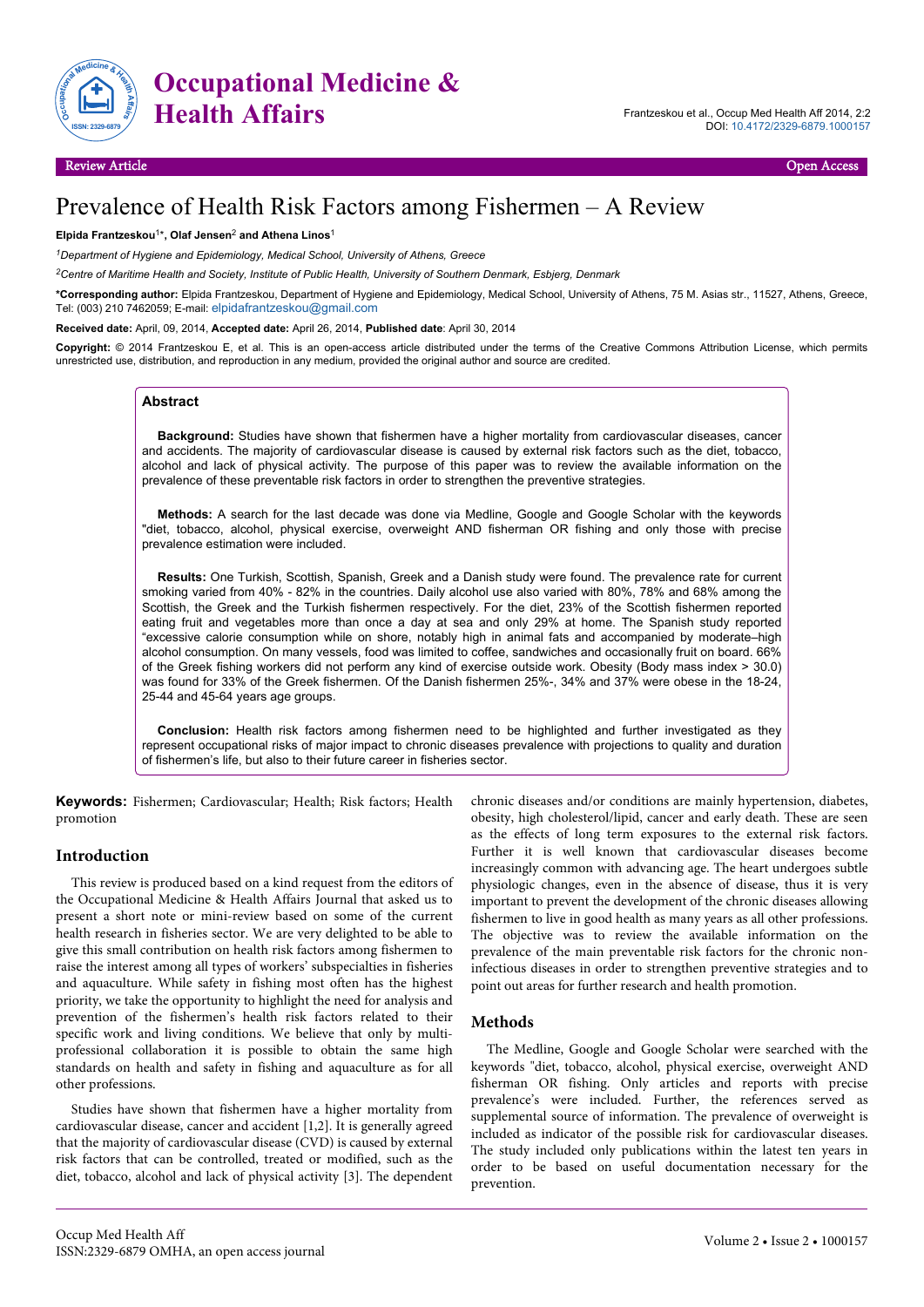**Citation:** Frantzeskou E, Jensen O, Linos A (2014) Prevalence of Health Risk Factors among Fishermen – A Review. Occup Med Health Aff 2: 157. doi:10.4172/2329-6879.1000157

#### **Results**

Five articles referring to a Turkish, Scottish, Spanish, Greek study and a Danish study were found that gave information about one or more of the prevalence rates related to the objectives and all (except the Danish) were based on questionnaires, mainly self-completed ones except from the Greek study in which an interview in person took place.

#### Tobacco

In the Turkish study, eighty-one per cent of fishermen reported that they smoked with nearly two-thirds smoking 20 cigarettes per day. Seventy-two per cent of fishermen reported that they smoked more during fishing trips [4]. Among the Scottish fishermen [5], 38% of the respondents were current smokers. Fishermen smoke significantly more when they go to sea. The vast majority of smokers, 88%, thought their present levels of smoking were harmful to their health and 82.3% of smokers stated they would like to give up smoking [5]. In the Greek study, current smoking referred to 40% of the sample (n=100) and 41% were former smokers while 16.91% considered smoking very harmful to health. Smoking in the workplace for workers in the sample ranged from moderate to high at 46% [6]. Among Spanish fishermen a total of 60% of those surveyed smoked, with nearly one-third smoking an average of 30 cigarettes per day [7].

#### Alcohol

In the Turkish study, sixty-eight percent of the fishermen consumed alcohol, but only a minority of them (10%) consumed alcohol on fishing trips [4]. In the Scottish study, 80% of respondents drank alcohol and only 7% of those that drank considered their present level of consumption as harmful to their health. Of the fishermen, 12% were drinking over the recommended safe weekly limit of 21 units. Fishermen were also asked about their consumption of alcohol at sea. Only 1% of fishermen reported drinking alcohol at sea, but none reported drinking more than 3 units a day at sea. The questionnaire asked fishermen who drank if they knew "how many units of alcohol is considered to be safe and sensible for a male to drink in a week?". Only 5% were aware that 21 units is considered the safe weekly limit of alcohol consumption for a male [5]. In the Greek study a total of 78% responded positively to alcohol consumption with 19.3 years average initiation age of alcohol consumption. Fifteen percent consumed more than a bottle of wine a day [6]. In the Spanish study, alcohol consumptions differed greatly when comparing alcohol intake between on shore levels and at sea levels. The average alcohol intake in fishery workers when on shore was 19 g/day. A total of 30% of workers reported drinking at sea with an average alcohol intake of 8.5 g/day [7].

## Diet

In the Scottish study, the self-perceptions and the actual quality of fishermen's diet (fruits and vegetables consumption was used as quality markers) was assessed by using questionnaires. Supplemental in a 10-membered subgroup of fishermen a diary of meals and drinks was kept during the fishing trip. In this study, "6% perceived their diet as excellent, 24% as very good, 42% as good, 22% as fair and only 5% as poor. Only 23% of fishermen reported eating fruit and vegetables more than once a day at sea and only 29% at home. Fishermen ate significantly less fruit and vegetables when they went to sea" [5].

The Spanish study reported that "With reference to lifestyle, most workers reported excessive calorie consumption while on shore, notably high in animal fats and accompanied by moderate–high

Occup Med Health Aff ISSN:2329-6879 OMHA, an open access journal alcohol consumption. While at sea, workers reported an average calorie intake of 1800 kcal. Calorie intake was higher on smaller and multipurpose vessels. On many vessels, food was limited to coffee, sandwiches and occasionally fruit on board. Younger people on smaller boats had higher levels of carbohydrate intake. High levels of protein intake were observed in the crews of netters and trawlers'' [7].

In the Greek study, 32% preferred fat cooked foods, 51% added extra oil to their salad whereas it reports the crew's habit of having fatty meals combined with heavy alcohol consumption after docking [6].

Danish fishermen prepare their own food, just like the Greeks, as they both work in small vessels mainly. ''Most Danish fishermen are away from home for relative short periods of time and thus spend a large proportion of their time at home. Very few are involved in longdistance fishing'' [8].

#### Physical activity

Only the Greek study included physical activity and 66% of fishing workers did not perform any kind of exercise outside work [6]. Fishing is an occupational activity demanding high energy levels and that provokes overload of the fisheries employees thus setting limitations in their ability for other physical activity of a desirable type which could act as protective factor against obesity and finally against all the health consequences of obesity which according to WHO include cardiovascular diseases, diabetes type 2, musculoskeletal disorders and certain types of cancer.

## Overweight

Both of the two studies with calculated BMI values (the Greek and the Danish one), were divided into three levels of weight according to definitions made by the WHO [9,10] underweight and normal weight (below 25), (2) overweight (25.0–29.9), and (3) obese (> 30.0). In the Greek study a total of 78% of fishermen were overweight to obese — 33% of the sample has a BMI > 30 [6]. Among the Danish fishermen aged 18-24, 25-44 and 45-64 years respectively overweight were 28.6%, 47% and 42% respectively. Obese were 25%, 34% and 37% respectively in the age groups [8]. As we know there is evidence that low education has been related etiologically with obesity incidence and that is also seen in both Greek and Danish studies. Of course this represents one only of the causative parameters because obesity seems to be a complex issue from etiologic point of view as it is well pointed by [8]. In the Danish study obesity is also related with marital status as a high percent of Danish seamen who live without family are obese but this explanation has limitations easily evidenced if we consider the Greek study in which 78% of the study's sample were overweight to obese fishermen but the majority of the study's fishermen are married (87%). [6].

Furthermore, what is significantly important and it rises interest is the social dimension of overweight of obesity in fishermen which is underlined in the Danish study. "The well-known consequences of overweight, such as an increased risk of diabetes and cardiovascular diseases, may be a special problem to seafarers and fishermen as these diseases may eventually end up making the seafarers unfit for a job at sea" [8]. Of course there is always the parameter of safety on board for overweight and even more for obese fishermen. So, overweight is by health and safety point of view incompatible with work at sea in the long perspective.

#### Page 2 of 4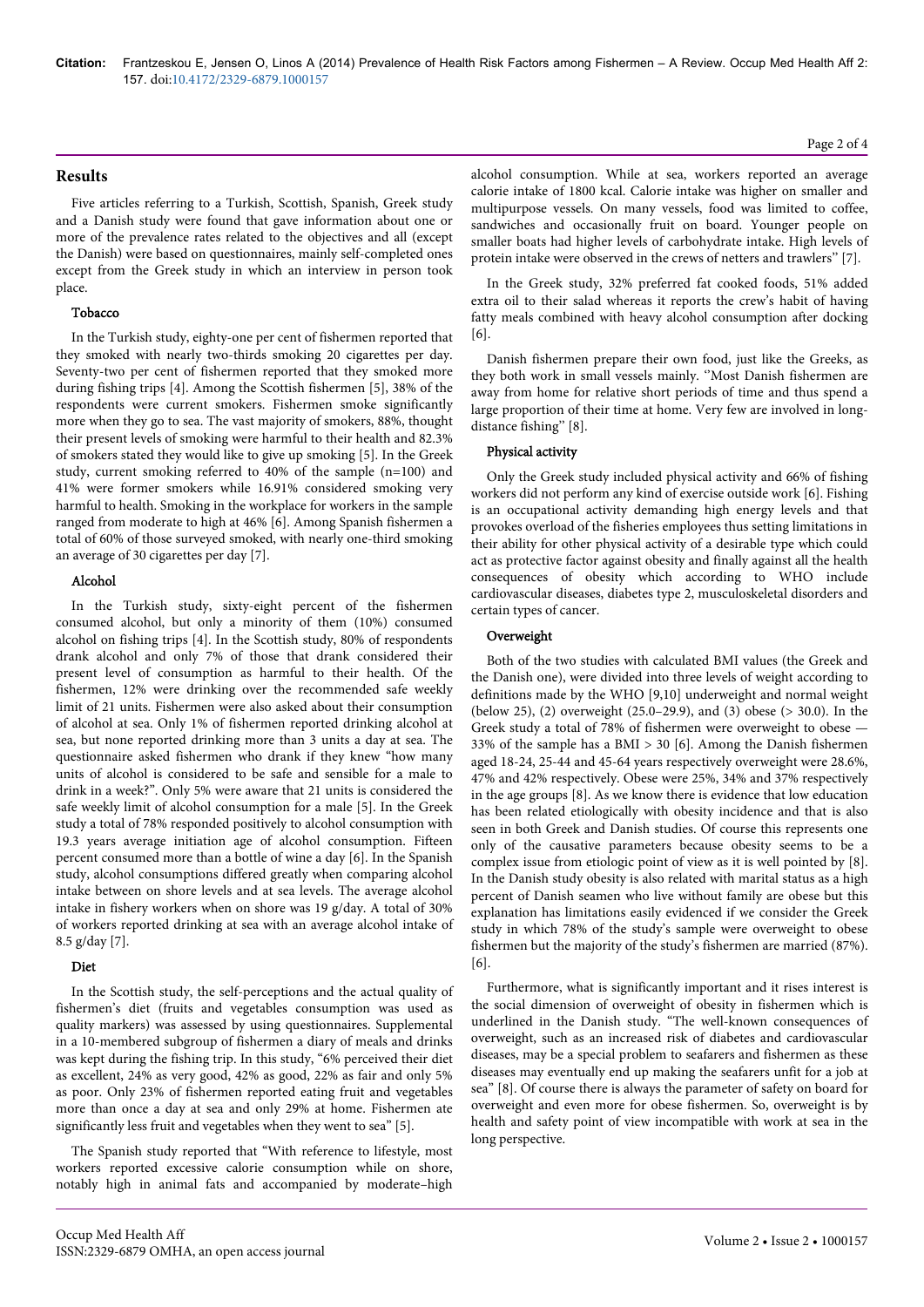#### Fatigue

The Greek study indicates the irregular working hours pattern and the nature of the fishing occupational activity itself as causative for physical and psychological overload. It is reported that for Greek fishermen "Average working hours exceeded 10 hours per day (10.18) and average working months of the year reached 10.55." This overload has been clearly evidenced in a study conducted to British fishermen in which it is reported that ''16% of the fishermen had been involved in a fatigue related accident or incident, 44% said they had worked to the point of exhaustion or collapse, 41% had fallen asleep at the wheel, and 43% had been so tired they had slept on the deck or in the gangway [11].

This exhaustion probably explains the unhealthy dietary habits, heavy smoking and lack of exercise, which are all seen among fishermen participated in these 5 studies of our interest.

### **Discussion**

The studied researches have weaknesses mainly due to the difficulty to contact fishermen for participation in a study. Thus, the response rate in each study definitely indicates a risk of selection bias. Another weakness of the 5 studies is that the prevalence percentages are given without giving information about what the respective rates in the general population would be estimated from some control material and taking into consideration factors like education, social status and age. The only exception where a control group has been used and so calculation of relative risks with confidence intervals can be made, is the case of the Danish study but this is only limited to Body Mass Index. Another important point is the diversity of the occupational conditions among small and large scale fisheries fishermen. The variability in the fishing tools, occupational environment and organization of their work is so big that practically one can tell that is describing of an almost different occupation. Nevertheless, the similarity of the results given in those studies seems to be of occupational nature, and conduction of further studies of better design (having higher response rates and control groups) is highly needed to be done. The health risk factors examined are causally related to most of the common chronic diseases. These in turn relate to the specific working conditions and culture in fishing, which need to be taken into consideration in health promotion. Fishermen need more information about the consequences of being overweight to their health and safety on board and they should be encouraged to implement preventive measures, like healthy lifestyle behaviours and good occupational practices, in their everyday occupational activity in order to avoid accidents and time-dependent pathophysiologic changes finally leading to disease or even sudden death. Safe drinking levels awareness should be incorporated both in fishermen's consciousness and country's legislation.

While at sea, it has been estimated that fishermen require a high calorie intake of 2850–3000 kcal although in the Spanish study they found an average calorie intake of only 1800 kcal [12]. Insufficient calorie intake and poor diet is a possible explanation for the gastrointestinal symptoms reported and subsequent need for antacids. As it is well pointed in the Scottish study, failure in meeting nutritional standards may be attributed to the lack of storage facilities on boats for fresh produce. Thus, fishermen consume fatty snacks and fried food with erratic timing of the meals which can be possibly linked with the results of high proportion of fishermen taking medication for gastrointestinal problems [13]. This linkage is even more strengthened

by the evidence from a Japanese cross-sectional study performed in healthy adults (n=19864) in which poor quality of sleep and irregular dietary habits, all very common in fishermen who work during the night or stay in the fishing vessel for several days or weeks during fishing trips, are strongly correlated with intense symptoms of gastroesophageal reflux. [14].

Data on BMI and mortality showed that fishermen are in a special medical at high risk occupational group. Concerning the organization of preventive measures, it is important to take into account that obesity and chronic diseases are related to social class [15]. The social group that includes a large proportion of fishermen does not seem to benefit from the usual advices about nutrition and exercise covered by the preventive interventions. The health, work, and living conditions are supposed to have a strong influence on family life, and on the conditions for fishing industry workers on land. These perspectives have previously not been taken into consideration in the political regulations of the fishing trade, leaving a large work force population out of the protective barrier of prevention and health promotion

Working conditions at sea often make it difficult to implement programmes able to help the fishery workers. Furthermore, low level of education represents another cause of preventive measures negligence. However, there is a need for introduction of specific health and safety strategies, which should be adapted to the special conditions of each working environment, (even locally adjusted if diversity of occupational conditions exists in great extent) in order to be suitable and finally effective. And that is highly needed as the differentiation between small scale fisheries and large scale fisheries, the diversity of local fishing tools among different countries and the ethnic culture adjustment in the occupational environment are all impressively existing parameters to be taken into account.

### **Conclusions**

Health promotion and education initiatives should be conducted to raise fishermen's awareness of the risk for developing chronic diseases which may force them to quit the profession due to permanent incapacity. Fishermen should be encouraged to smoke less, eat more fruits and vegetables especially at sea, and try to regulate their meal times as much as possible, which in turn may have strong influence on the safety on board. Thus, it is suggested that some careful well designed studies, based on real time monitored conditions and different scenarios, to be done before addressing some strict preventive measures to the overloaded and frequently eager for survival fishermen. This is a good rule in order to stay attached to reality conditions and thus design the proper preventive measures and advisable behaviours as effectively as possible.

## **References**

- 1. [Pougnet R, Pougnet L, Loddé BL, Canals-Pol ML, Jegaden D, et al. \(2013\)](http://www.ncbi.nlm.nih.gov/pubmed/24072535) [Cardiovascular risk factors in seamen and fishermen: review of literature.](http://www.ncbi.nlm.nih.gov/pubmed/24072535) [Int Marit Health 64: 107-113.](http://www.ncbi.nlm.nih.gov/pubmed/24072535)
- 2. [Kaerlev, Linda, Søren Dahl, Per Sabro Nielsen, Jørn Olsen, et al. \(2007\)](http://www.ncbi.nlm.nih.gov/pubmed/17852993) ["Hospital Contacts for Chronic Diseases among Danish Seafarers and](http://www.ncbi.nlm.nih.gov/pubmed/17852993) [Fishermen: A Population-Based Cohort Study." Scand J Public Health 35:](http://www.ncbi.nlm.nih.gov/pubmed/17852993) [481–489.](http://www.ncbi.nlm.nih.gov/pubmed/17852993)
- 3. [Mendis, Shanthi, Pekka Puska, Bo Norrving \(2011\) Global Atlas on](http://whqlibdoc.who.int/publications/2011/9789241564373_eng.pdf) [Cardiovascular Disease Prevention and Control. World Health](http://whqlibdoc.who.int/publications/2011/9789241564373_eng.pdf) [Organization.](http://whqlibdoc.who.int/publications/2011/9789241564373_eng.pdf)
- 4. [Percin F, Akyol O, Davas A, Saygi H \(2012\) Occupational health of](http://www.ncbi.nlm.nih.gov/pubmed/22113895) [Turkish Aegean small-scale fishermen. Occup Med \(Lond\) 62: 148-151.](http://www.ncbi.nlm.nih.gov/pubmed/22113895)